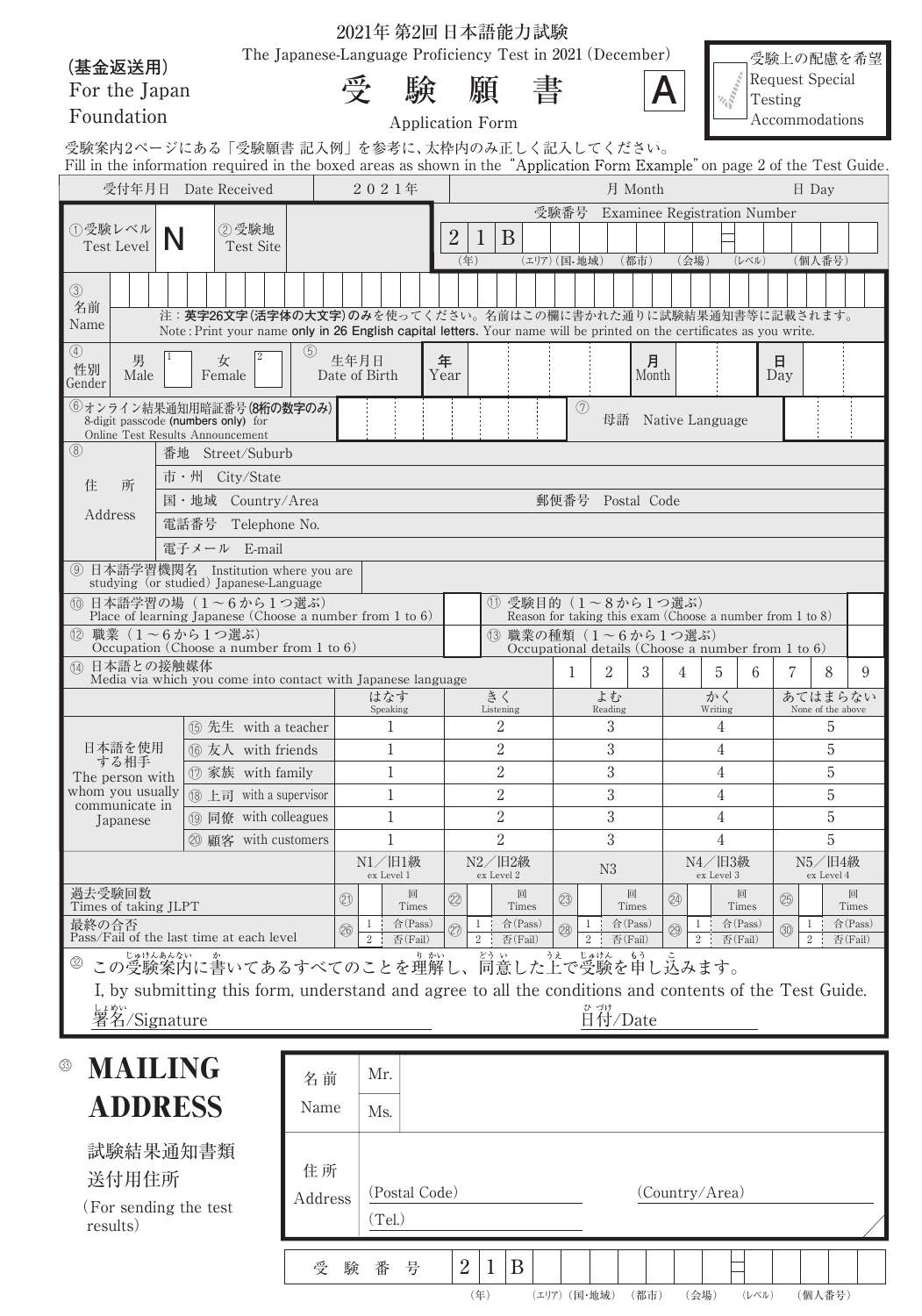| (現地試験実施機関用)                                                                                                                |                                                                                                                                                                                     | The Japanese-Language Proficiency Test in 2021 (December) |                       |                              |                                  |              |               |                       |                     |                                                                       | 受験上の配慮を希望                                           |                              |  |
|----------------------------------------------------------------------------------------------------------------------------|-------------------------------------------------------------------------------------------------------------------------------------------------------------------------------------|-----------------------------------------------------------|-----------------------|------------------------------|----------------------------------|--------------|---------------|-----------------------|---------------------|-----------------------------------------------------------------------|-----------------------------------------------------|------------------------------|--|
| For the local host<br>institution                                                                                          |                                                                                                                                                                                     |                                                           | 受                     | 験<br><b>Application Form</b> | 願                                |              |               |                       | Β                   |                                                                       | <b>Request Special</b><br>Testing<br>Accommodations |                              |  |
| 受験案内2ページにある「受験願書 記入例」を参考に、太枠内のみ正しく記入してください。                                                                                |                                                                                                                                                                                     |                                                           |                       |                              |                                  |              |               |                       |                     |                                                                       |                                                     |                              |  |
| Fill in the information required in the boxed areas as shown in the "Application Form Example" on page 2 of the Test Guide |                                                                                                                                                                                     |                                                           |                       |                              |                                  |              |               |                       |                     |                                                                       |                                                     |                              |  |
|                                                                                                                            | 受付年月日 Date Received                                                                                                                                                                 |                                                           | 2021年                 |                              |                                  |              |               | 月 Month               |                     |                                                                       |                                                     | $\boxminus$ Day              |  |
| ①受験レベル                                                                                                                     | ②受験地                                                                                                                                                                                |                                                           |                       |                              |                                  |              |               |                       |                     | 受験番号 Examinee Registration Number                                     |                                                     |                              |  |
| <b>Test Level</b>                                                                                                          | N<br><b>Test Site</b>                                                                                                                                                               |                                                           |                       | $\overline{2}$               | B<br>$\perp$<br>(年)              | (エリア) (国.地域) |               | (都市)                  | (会場)                | (レベル)                                                                 |                                                     | (個人番号)                       |  |
| $\circled{3}$<br>名前<br>Name                                                                                                | 注:英字26文字(活字体の大文字)のみを使ってください。名前はこの欄に書かれた通りに試験結果通知書等に記載されます。<br>Note: Print your name only in 26 English capital letters. Your name will be printed on the certificates as you write. |                                                           |                       |                              |                                  |              |               |                       |                     |                                                                       |                                                     |                              |  |
| $\circled{4}$<br>男<br>性別<br>Male<br>Gender                                                                                 | 女<br>Female                                                                                                                                                                         | (5)                                                       | 生年月日<br>Date of Birth | 年<br>Year                    |                                  |              |               | 月<br>Month            |                     |                                                                       | 日<br>Day                                            |                              |  |
|                                                                                                                            | 6オンライン結果通知用暗証番号(8桁の数字のみ)<br>8-digit passcode (numbers only) for<br>Online Test Results Announcement                                                                                 |                                                           |                       |                              |                                  |              | (7)           | 母語 Native Language    |                     |                                                                       |                                                     |                              |  |
| $\circledS$                                                                                                                | 番地 Street/Suburb                                                                                                                                                                    |                                                           |                       |                              |                                  |              |               |                       |                     |                                                                       |                                                     |                              |  |
| 住<br>所                                                                                                                     | 市·州 City/State                                                                                                                                                                      |                                                           |                       |                              |                                  |              |               |                       |                     |                                                                       |                                                     |                              |  |
| Address                                                                                                                    | 国·地域 Country/Area                                                                                                                                                                   |                                                           |                       |                              |                                  |              |               | 郵便番号 Postal Code      |                     |                                                                       |                                                     |                              |  |
|                                                                                                                            | 電話番号<br>電子メール E-mail                                                                                                                                                                | Telephone No.                                             |                       |                              |                                  |              |               |                       |                     |                                                                       |                                                     |                              |  |
|                                                                                                                            | ⑨ 日本語学習機関名 Institution where you are                                                                                                                                                |                                                           |                       |                              |                                  |              |               |                       |                     |                                                                       |                                                     |                              |  |
|                                                                                                                            | studying (or studied) Japanese-Language<br>10 日本語学習の場 (1~6から1つ選ぶ)                                                                                                                   |                                                           |                       |                              |                                  |              |               | 1 受験目的 (1~8から1つ選ぶ)    |                     |                                                                       |                                                     |                              |  |
|                                                                                                                            | Place of learning Japanese (Choose a number from 1 to $6$ )                                                                                                                         |                                                           |                       |                              |                                  |              |               |                       |                     | Reason for taking this exam (Choose a number from $1 \text{ to } 8$ ) |                                                     |                              |  |
|                                                                                                                            | (2) 職業 (1~6から1つ選ぶ)<br>Occupation (Choose a number from 1 to 6)                                                                                                                      |                                                           |                       |                              |                                  |              |               | (3) 職業の種類 (1~6から1つ選ぶ) |                     | Occupational details (Choose a number from 1 to 6)                    |                                                     |                              |  |
| (4) 日本語との接触媒体                                                                                                              | Media via which you come into contact with Japanese language                                                                                                                        |                                                           |                       |                              |                                  |              | 2<br>1        | 3                     | 4                   | 6<br>5                                                                |                                                     | 8                            |  |
|                                                                                                                            |                                                                                                                                                                                     |                                                           | はなす<br>Speaking       |                              | きく<br>Listening                  |              | よむ<br>Reading |                       |                     | かく<br>Writing                                                         |                                                     | あてはまらない<br>None of the above |  |
|                                                                                                                            | ⑮ 先生 with a teacher                                                                                                                                                                 |                                                           | 1                     |                              | 2                                |              |               | 3                     |                     | 4                                                                     |                                                     | 5                            |  |
| する相手                                                                                                                       | 日本語を使用   6 友人 with friends                                                                                                                                                          |                                                           | $\mathbf{1}$          |                              | $\sqrt{2}$                       |              |               | 3                     | 4                   |                                                                       | $\mathbf 5$                                         |                              |  |
| The person with<br>whom you usually                                                                                        | ⑦ 家族 with family<br>18 上司 with a supervisor                                                                                                                                         |                                                           | 1<br>1                |                              | $\overline{2}$<br>$\overline{2}$ |              | 3<br>3        |                       | 4<br>$\overline{4}$ |                                                                       |                                                     | 5<br>$\overline{5}$          |  |
| communicate in<br>Japanese                                                                                                 | <b>19 同僚</b> with colleagues                                                                                                                                                        |                                                           | 1                     |                              | $\overline{2}$                   |              |               | 3                     |                     | 4                                                                     |                                                     | 5                            |  |
|                                                                                                                            | 20 顧客 with customers                                                                                                                                                                |                                                           | 1                     |                              | $\overline{2}$                   |              |               | 3                     |                     | 4                                                                     |                                                     | 5                            |  |
|                                                                                                                            |                                                                                                                                                                                     |                                                           | N1/旧1級<br>ex Level 1  |                              | N2/旧2級<br>ex Level 2             |              | N3            |                       |                     | N4/旧3級<br>ex Level 3                                                  |                                                     | N5/旧4級<br>ex Level 4         |  |
| 過去受験回数<br>Times of taking JLPT                                                                                             |                                                                                                                                                                                     |                                                           | (21)                  | 回<br>$^{\circledR}$<br>Times |                                  | 回<br>Times   | 23)           | 回<br>Times            | 24                  | 回<br>Times                                                            | 25                                                  |                              |  |
| 最終の合否                                                                                                                      |                                                                                                                                                                                     |                                                           | 1<br>26               | 合(Pass)<br>27)               | $\mathbf{1}$                     | 合(Pass)      | 28)           | 合(Pass)               | 1<br>29             | 合(Pass)                                                               | $\circledS$                                         | $\mathbf{1}$                 |  |
|                                                                                                                            | Pass/Fail of the last time at each level<br>この受験案内に書いてあるすべてのことを理解し、同意した上で受験を申し込みます。                                                                                                 |                                                           | $\overline{2}$        | 否(Fail)                      | 2                                | 否(Fail)      | $\sqrt{2}$    | 否(Fail)               | $\,2$               | 否(Fail)                                                               |                                                     | 2                            |  |
|                                                                                                                            | I, by submitting this form, understand and agree to all the conditions and contents of the Test Guide.                                                                              |                                                           |                       |                              |                                  |              |               |                       |                     |                                                                       |                                                     |                              |  |
| しょめい<br>署名/Signature                                                                                                       |                                                                                                                                                                                     |                                                           |                       |                              |                                  |              |               | o<br>The Date         |                     |                                                                       |                                                     |                              |  |
| <b>MAILING</b><br>$\circledS$                                                                                              |                                                                                                                                                                                     |                                                           |                       |                              |                                  |              |               |                       |                     |                                                                       |                                                     |                              |  |
|                                                                                                                            |                                                                                                                                                                                     | 名前                                                        | Mr.                   |                              |                                  |              |               |                       |                     |                                                                       |                                                     |                              |  |
| <b>ADDRESS</b>                                                                                                             |                                                                                                                                                                                     | Name                                                      | Ms.                   |                              |                                  |              |               |                       |                     |                                                                       |                                                     |                              |  |
| 試験結果通知書類                                                                                                                   |                                                                                                                                                                                     |                                                           |                       |                              |                                  |              |               |                       |                     |                                                                       |                                                     |                              |  |
| 送付用住所                                                                                                                      |                                                                                                                                                                                     | 住所                                                        |                       |                              |                                  |              |               |                       |                     |                                                                       |                                                     |                              |  |
| (For sending the test)                                                                                                     |                                                                                                                                                                                     | Address                                                   | (Tel.)                | (Postal Code)                |                                  |              |               |                       |                     | (Country/Area)                                                        |                                                     |                              |  |
| results)                                                                                                                   |                                                                                                                                                                                     |                                                           |                       |                              |                                  |              |               |                       |                     |                                                                       |                                                     |                              |  |
|                                                                                                                            |                                                                                                                                                                                     | 受                                                         | 験番                    | 号                            | $\overline{2}$<br>1              | B            |               |                       |                     |                                                                       |                                                     |                              |  |

. . . . .

2021年第2回日本語能力試験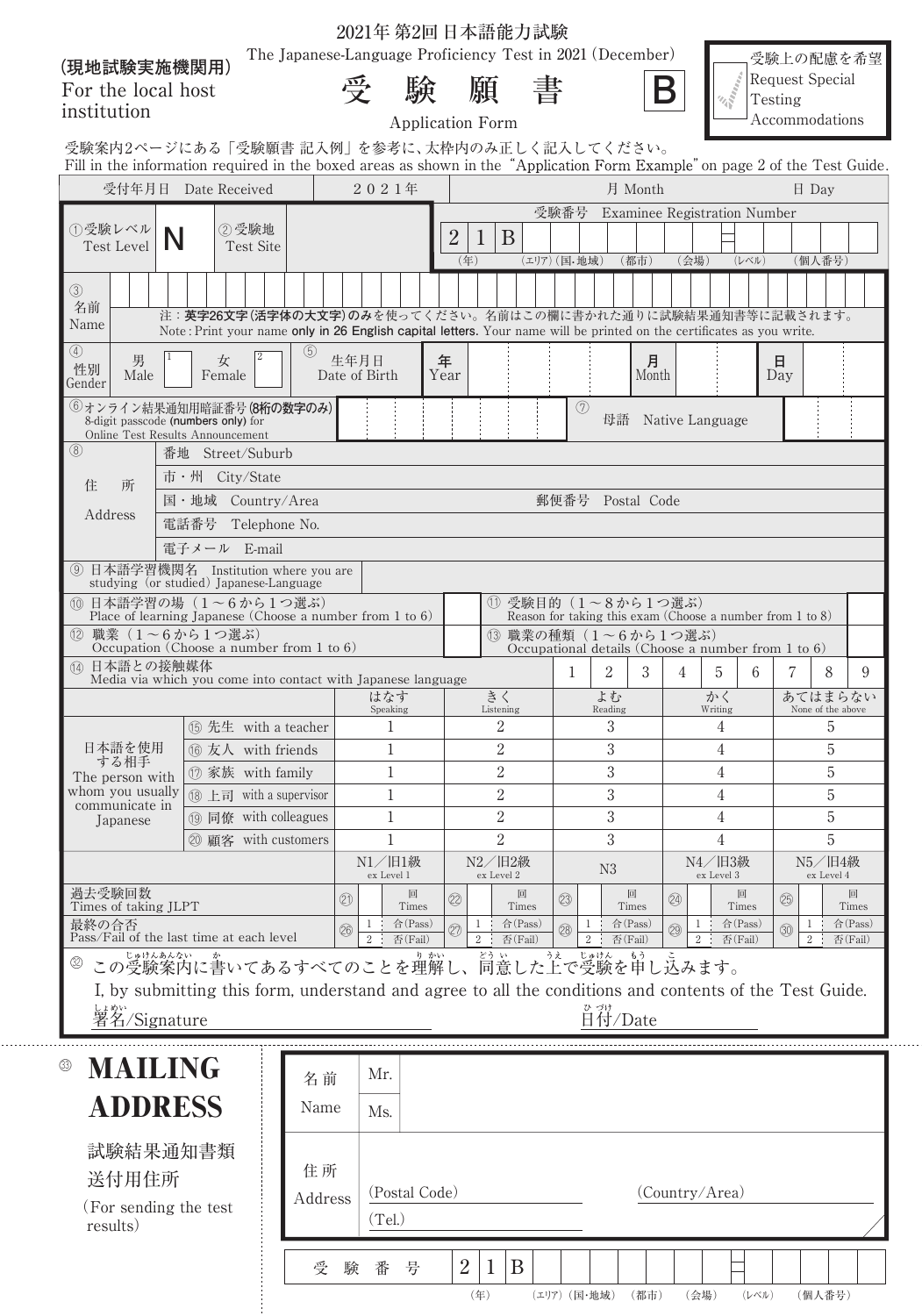2021年第2回日本語能力試験

The Japanese-Language Proficiency Test in 2021 (December)

**(応募者用)** For the applicant

| $\cdot$<br>۰ | 比全<br>۰e |
|--------------|----------|
|              |          |
|              | 尉天<br>×  |
|              |          |

受 験 願 書



(年) (エリア) (国・地域) (都市) (会場) (レベル) (個人番号)

受験上の配慮を希望 Request Special Testing Accommodations

Application Form

|                                            |              | 受験案内2ページにある「受験願書 記入例」を参考に、太枠内のみ正しく記入してください。<br>Fill in the information required in the boxed areas as shown in the "Application Form Example" on page 2 of the Test Guide           |  |                  |                                                                                |                 |                             |                      |                                                                                             |                                     |    |      |                 |                                                                                |                      |                 |                             |                      |                              |                    |  |
|--------------------------------------------|--------------|-------------------------------------------------------------------------------------------------------------------------------------------------------------------------------------|--|------------------|--------------------------------------------------------------------------------|-----------------|-----------------------------|----------------------|---------------------------------------------------------------------------------------------|-------------------------------------|----|------|-----------------|--------------------------------------------------------------------------------|----------------------|-----------------|-----------------------------|----------------------|------------------------------|--------------------|--|
|                                            |              | 受付年月日 Date Received                                                                                                                                                                 |  |                  |                                                                                | 2021年           |                             |                      |                                                                                             |                                     |    |      |                 | 月 Month                                                                        |                      |                 |                             |                      | $\boxminus$ Dav              |                    |  |
|                                            |              |                                                                                                                                                                                     |  |                  |                                                                                |                 |                             |                      |                                                                                             |                                     |    | 受験番号 |                 | Examinee Registration Number                                                   |                      |                 |                             |                      |                              |                    |  |
| ①受験レベル<br><b>Test Level</b>                |              | ②受験地<br><b>Test Site</b>                                                                                                                                                            |  |                  | $\overline{2}$<br>B<br>$\perp$<br>(エリア) (国·地域)<br>(年)<br>(都市)<br>(会場)<br>(レベル) |                 |                             |                      |                                                                                             |                                     |    |      |                 |                                                                                | (個人番号)               |                 |                             |                      |                              |                    |  |
| $\circled{3}$<br>名前<br>Name                |              | 注:英字26文字(活字体の大文字)のみを使ってください。名前はこの欄に書かれた通りに試験結果通知書等に記載されます。<br>Note: Print your name only in 26 English capital letters. Your name will be printed on the certificates as you write. |  |                  |                                                                                |                 |                             |                      |                                                                                             |                                     |    |      |                 |                                                                                |                      |                 |                             |                      |                              |                    |  |
| $\circled{4}$<br>男<br>性別<br>Male<br>Gender |              | 女<br>Female                                                                                                                                                                         |  | (5)              | 生年月日<br>Date of Birth                                                          |                 |                             | 年<br>Year            |                                                                                             |                                     |    |      |                 | 月<br>Month                                                                     |                      |                 |                             | 日<br>Day             |                              |                    |  |
|                                            |              | 6オンライン結果通知用暗証番号 (8桁の数字のみ)<br>8-digit passcode (numbers only) for<br>Online Test Results Announcement                                                                                |  |                  |                                                                                |                 |                             |                      |                                                                                             | (7)                                 | 母語 |      |                 | Native Language                                                                |                      |                 |                             |                      |                              |                    |  |
| $\circledS$                                |              | 番地 Street/Suburb                                                                                                                                                                    |  |                  |                                                                                |                 |                             |                      |                                                                                             |                                     |    |      |                 |                                                                                |                      |                 |                             |                      |                              |                    |  |
| 所<br>住                                     |              | 市·州 City/State                                                                                                                                                                      |  |                  |                                                                                |                 |                             |                      |                                                                                             |                                     |    |      |                 |                                                                                |                      |                 |                             |                      |                              |                    |  |
|                                            |              | 国·地域 Country/Area                                                                                                                                                                   |  | 郵便番号 Postal Code |                                                                                |                 |                             |                      |                                                                                             |                                     |    |      |                 |                                                                                |                      |                 |                             |                      |                              |                    |  |
| Address                                    |              | 電話番号<br>Telephone No.                                                                                                                                                               |  |                  |                                                                                |                 |                             |                      |                                                                                             |                                     |    |      |                 |                                                                                |                      |                 |                             |                      |                              |                    |  |
|                                            | 電子メール E-mail |                                                                                                                                                                                     |  |                  |                                                                                |                 |                             |                      |                                                                                             |                                     |    |      |                 |                                                                                |                      |                 |                             |                      |                              |                    |  |
|                                            |              | ⑨ 日本語学習機関名 Institution where you are<br>studying (or studied) Japanese-Language                                                                                                     |  |                  |                                                                                |                 |                             |                      |                                                                                             |                                     |    |      |                 |                                                                                |                      |                 |                             |                      |                              |                    |  |
|                                            |              | 10 日本語学習の場 (1~6から1つ選ぶ)<br>Place of learning Japanese (Choose a number from 1 to 6)                                                                                                  |  |                  |                                                                                |                 |                             |                      | 1 受験目的 (1~8から1つ選ぶ)<br>Reason for taking this exam (Choose a number from $1 \text{ to } 8$ ) |                                     |    |      |                 |                                                                                |                      |                 |                             |                      |                              |                    |  |
| (12)                                       |              | 職業 (1~6から1つ選ぶ)<br>Occupation (Choose a number from 1 to $6$ )                                                                                                                       |  |                  |                                                                                |                 |                             |                      |                                                                                             |                                     |    |      |                 | (3) 職業の種類 (1~6から1つ選ぶ)<br>Occupational details (Choose a number from 1 to $6$ ) |                      |                 |                             |                      |                              |                    |  |
| 14 日本語との接触媒体                               |              | Media via which you come into contact with Japanese language                                                                                                                        |  |                  |                                                                                |                 |                             |                      |                                                                                             |                                     |    | 1    | 2               | 3                                                                              | 4                    | 5               | 6                           | 7                    | 8                            | 9                  |  |
|                                            |              |                                                                                                                                                                                     |  |                  |                                                                                | はなす<br>Speaking |                             |                      | きく                                                                                          | Listening                           |    |      | よむ<br>Reading   |                                                                                |                      | かく<br>Writing   |                             |                      | あてはまらない<br>None of the above |                    |  |
|                                            |              | (6) 先生 with a teacher                                                                                                                                                               |  |                  |                                                                                |                 |                             | 2                    |                                                                                             |                                     |    | 3    |                 |                                                                                | 4                    |                 |                             | 5                    |                              |                    |  |
| 日本語を使用<br>する相手                             |              | 16 友人 with friends                                                                                                                                                                  |  | 1                |                                                                                |                 |                             | 2                    |                                                                                             |                                     |    | 3    |                 |                                                                                | 4                    |                 |                             | 5                    |                              |                    |  |
| The person with                            |              | <sup>1</sup> 家族 with family                                                                                                                                                         |  |                  |                                                                                |                 | 1                           |                      |                                                                                             | $\overline{2}$                      |    |      | 3               |                                                                                |                      | 4               |                             |                      | 5                            |                    |  |
| whom you usually<br>communicate in         |              | 18 上司 with a supervisor                                                                                                                                                             |  |                  |                                                                                | 1               |                             | $\overline{2}$       |                                                                                             |                                     |    |      | 3               |                                                                                | 4                    |                 |                             | 5                    |                              |                    |  |
| Japanese                                   |              | (1) 同僚 with colleagues                                                                                                                                                              |  | 1                |                                                                                |                 |                             | $\overline{2}$       |                                                                                             |                                     |    |      | 3               |                                                                                | 4                    |                 |                             | 5                    |                              |                    |  |
|                                            |              | 20 顧客 with customers                                                                                                                                                                |  |                  |                                                                                | $\overline{2}$  |                             |                      |                                                                                             |                                     | 3  |      | 4               |                                                                                |                      | 5               |                             |                      |                              |                    |  |
|                                            |              |                                                                                                                                                                                     |  |                  | N1/旧1級<br>ex Level 1                                                           |                 |                             | N2/旧2級<br>ex Level 2 |                                                                                             |                                     |    |      | N3              |                                                                                | N4/旧3級<br>ex Level 3 |                 |                             | N5/旧4級<br>ex Level 4 |                              |                    |  |
| 過去受験回数<br>Times of taking JLPT             |              |                                                                                                                                                                                     |  |                  | (21)                                                                           |                 | 回<br>Times                  | $^{\circledR}$       |                                                                                             | 回<br>Times                          |    | (23) |                 | 回<br>Times                                                                     | (24)                 |                 | 回<br>Times                  | 25                   |                              | 回<br>Times         |  |
| 最終の合否                                      |              | Pass/Fail of the last time at each level                                                                                                                                            |  |                  | 26                                                                             | 1<br>$\,2$      | $\hat{F}$ (Pass)<br>否(Fail) | 27)                  | $\mathbf{1}$<br>$\,2$                                                                       | $\hat{\triangle}$ (Pass)<br>否(Fail) |    | (28) | 1<br>$\sqrt{2}$ | $\hat{F}$ (Pass)<br>否(Fail)                                                    | 29                   | 1<br>$\sqrt{2}$ | $\hat{F}$ (Pass)<br>否(Fail) | $\circledS$          | 1<br>$\boldsymbol{2}$        | 合(Pass)<br>否(Fail) |  |
| (32)                                       |              |                                                                                                                                                                                     |  |                  |                                                                                |                 |                             |                      |                                                                                             |                                     |    |      |                 | 約ぶした上で受験を申し込みます。                                                               |                      |                 |                             |                      |                              |                    |  |
|                                            |              | I, by submitting this form, understand and agree to all the conditions and contents of the Test Guide.                                                                              |  |                  |                                                                                |                 |                             |                      |                                                                                             |                                     |    |      |                 |                                                                                |                      |                 |                             |                      |                              |                    |  |
| しょめい                                       |              |                                                                                                                                                                                     |  |                  |                                                                                |                 |                             |                      |                                                                                             |                                     |    |      |                 | o <<br>H付/Date                                                                 |                      |                 |                             |                      |                              |                    |  |
| 署名/Signature                               |              |                                                                                                                                                                                     |  |                  |                                                                                |                 |                             |                      |                                                                                             |                                     |    |      |                 |                                                                                |                      |                 |                             |                      |                              |                    |  |
| <b>MAILING</b><br>③                        |              |                                                                                                                                                                                     |  |                  |                                                                                | Mr.             |                             |                      |                                                                                             |                                     |    |      |                 |                                                                                |                      |                 |                             |                      |                              |                    |  |
|                                            |              |                                                                                                                                                                                     |  | 名前<br>Name       |                                                                                | Ms.             |                             |                      |                                                                                             |                                     |    |      |                 |                                                                                |                      |                 |                             |                      |                              |                    |  |
| <b>ADDRESS</b>                             |              |                                                                                                                                                                                     |  |                  |                                                                                |                 |                             |                      |                                                                                             |                                     |    |      |                 |                                                                                |                      |                 |                             |                      |                              |                    |  |
| 試験結果通知書類                                   |              |                                                                                                                                                                                     |  |                  |                                                                                |                 |                             |                      |                                                                                             |                                     |    |      |                 |                                                                                |                      |                 |                             |                      |                              |                    |  |
| 住所<br>送付用住所                                |              |                                                                                                                                                                                     |  |                  |                                                                                |                 |                             |                      |                                                                                             |                                     |    |      |                 |                                                                                |                      |                 |                             |                      |                              |                    |  |
| (For sending the test                      |              |                                                                                                                                                                                     |  | Address          |                                                                                | (Tel.)          | (Postal Code)               |                      |                                                                                             |                                     |    |      |                 |                                                                                |                      | (Country/Area)  |                             |                      |                              |                    |  |
| results)                                   |              |                                                                                                                                                                                     |  |                  |                                                                                |                 |                             |                      |                                                                                             |                                     |    |      |                 |                                                                                |                      |                 |                             |                      |                              |                    |  |
|                                            |              |                                                                                                                                                                                     |  | 受                | 験                                                                              | 番               | 号                           | $\overline{2}$       | $\mathbf{1}$                                                                                | B                                   |    |      |                 |                                                                                |                      |                 |                             |                      |                              |                    |  |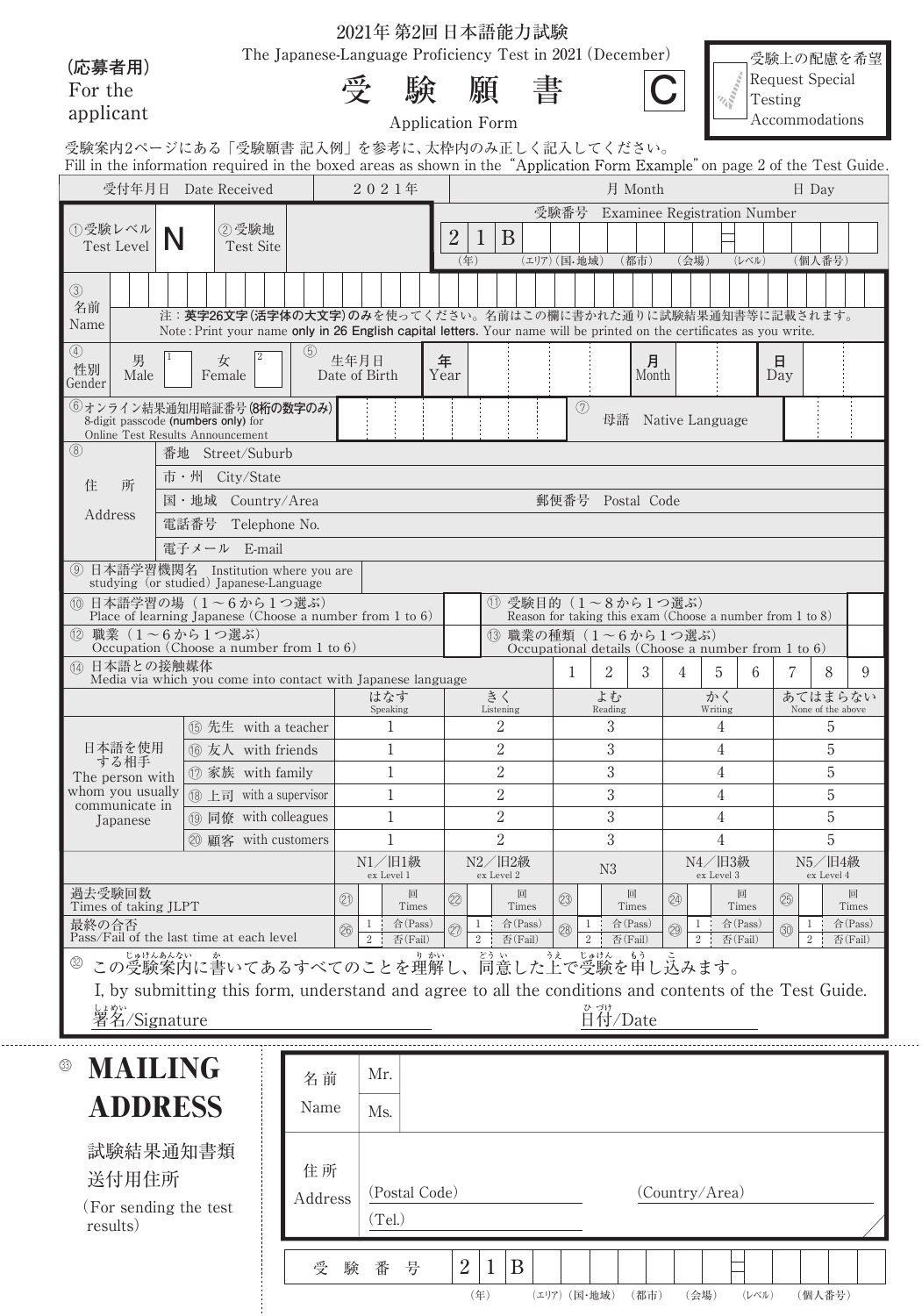

Please make sure that all the necessary information is clearly legible. If there is any mistake in your name, gender, or date of birth, notify the local host institution by November 5, 2021. Please note that **no change of the test site or the test level will be allowed after the Application Form has been submitted.**

**For'Listening' Section, you are not allowed to enter the test room at any time after the CD/tape is set to run.** For other sections, enter the room no later than 10 minutes after the test starts.

On the day of the test, you should bring your own writing utensils(**black** medium-sof**〈**t No.2 or HB**〉**pencils and a plastic eraser) and a photo identification in addition to this Test Voucher.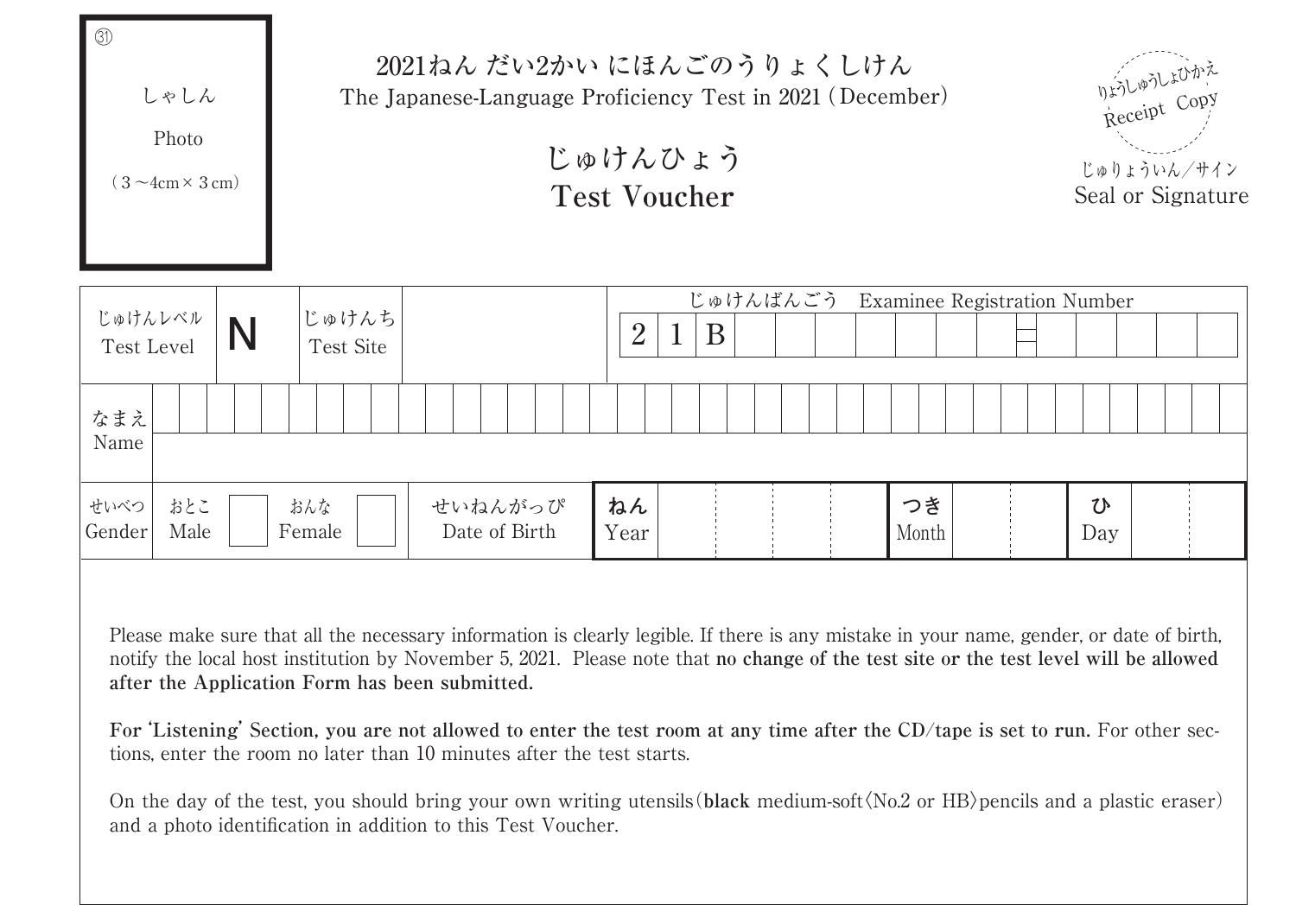## りょうしゅうしょ **Receipt**



じゅけんレベル、じゅけんち、じゅけんばんごう、なまえ、せいべつ、せいねんがっぴは ただしいですか。 ただしくないときは じっしきかんに れんらくしてください。しめきりは11がついつかです。

**じゅけんレベルと じゅけんちは かえることが できません。**

しけんが はじまるじかんに おくれないでください。 10ぷんいじょう おくれたら へやに はいれません。 **「ちょうかい」しけんは CD/テープが はじまったら へやに はいれません。**